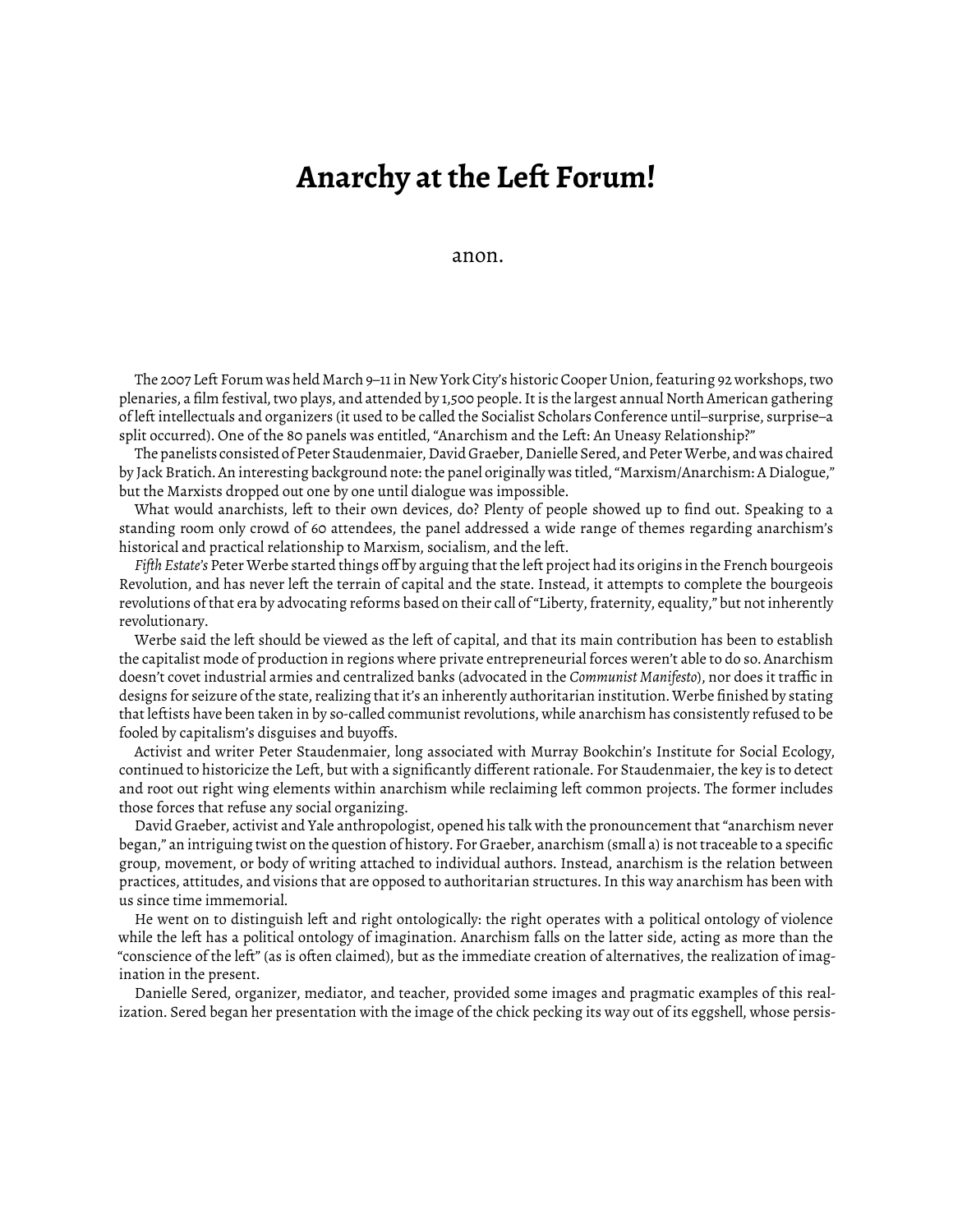tence and willful determination is the condition of its survival and growth. She defined anarchism as practicing liberation, a daily way of living that concretely creates the imagined society in the here and now.

Sered cited the self-organizing and mutual aid work in the aftermath of Hurricane Katrina as a well-known example. She also mentioned the projects that she currently works with, including Rock Dove Radical Health Collective and a consensus training course (co-taught with Graeber). And, in good pragmatic fashion, she informed the audience about an online book exchange site (bookmooch.com).

The discussion after the presentations went on for well over an hour. Left Forum is always a mix of new and old: the ritualistic restatement of positions as well as analysis of contemporary phenomena. Both are necessary elements, as these gatherings allow people to renew their bonds, redefine their differences, and speak to newcomers who hear these debates with fresh ears. The anarchism panel was no exception, setting a precedent for similar ones in the future, whether they are named as such or not.